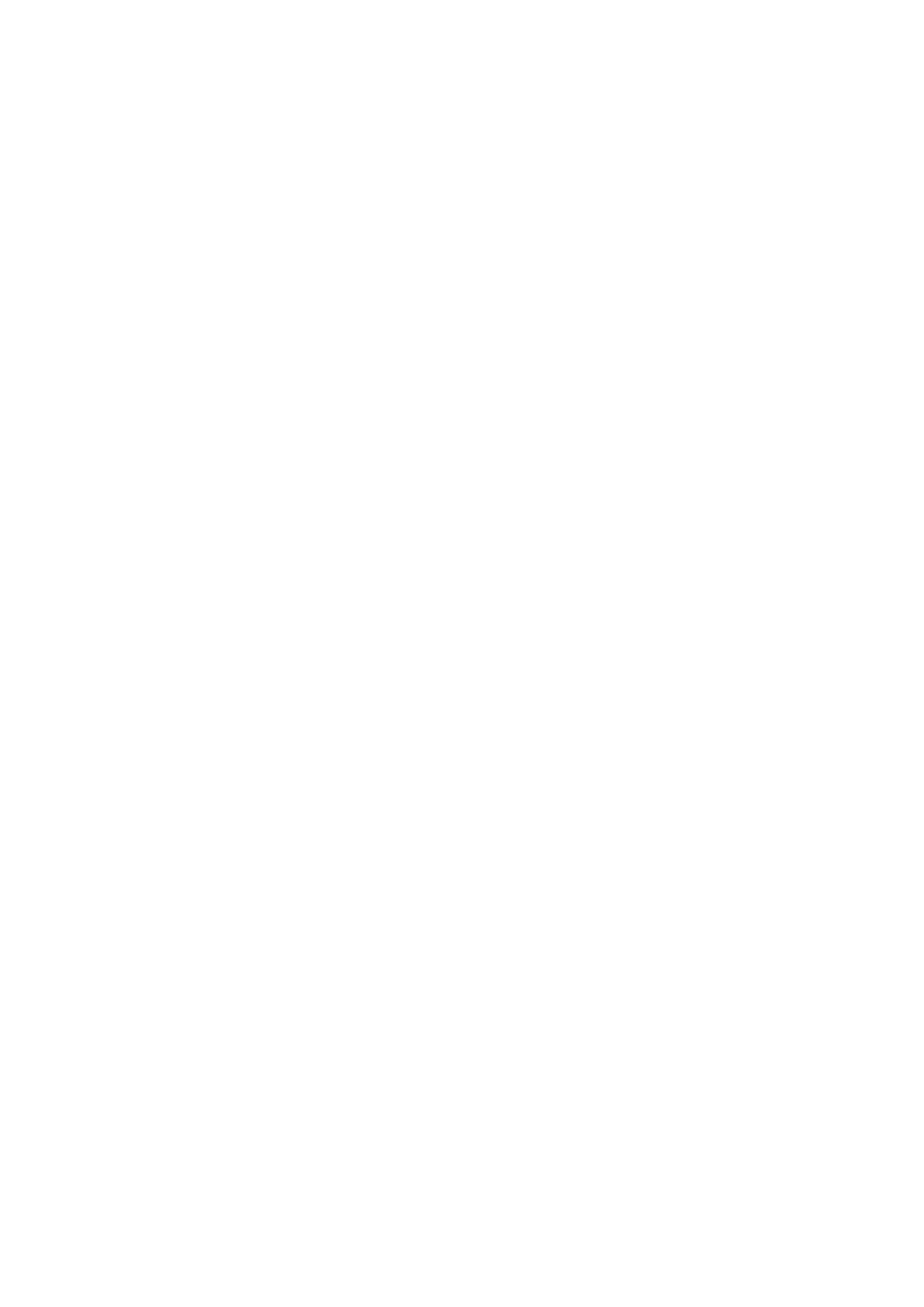## Hosea, Chapter 6, Verses 1-2

### א לְכוּ וְנַשׁוּּבָה אֵל-יִהוַה, כִּי הוּא טָרָף וְיִרְפָּאֵנוּ; יַךְ, וְיַחְבְּשֵׁנוּ. **ב** יְחַיֵּנוּ, מִיּמָים; בַּיּוֹם, הַשְׁלִישִׁי, יְקִמֵנוּ, וְנִחְיֶה לְפָנַיו. (JPS 1917 Edition)

1. Come, and let us return unto the Lord; for He hath torn, and He will heal us, He hath smitten, and He will bind us up.

2. After two days will He revive us, on the third day He will raise us up, that we may live in His presence.

(King James Version)

The text in this score is a transliteration of the Hebrew, printed above. Where '(ch)' is used, this indicates a guttural 'throat-clearing' noise, similar to German. ə is roughly equivalent to 'er', as in the first syllable of 'about'.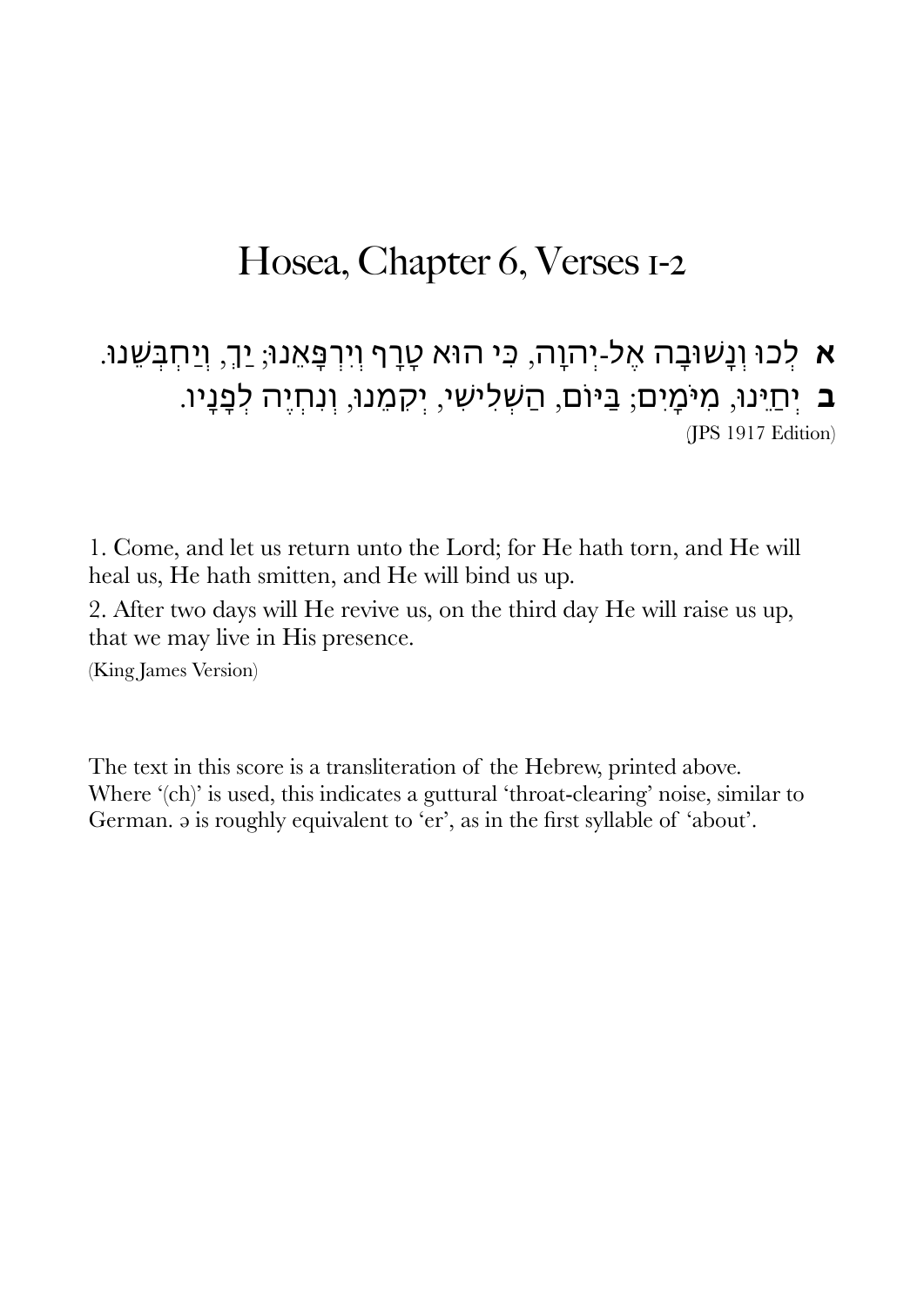*First performed by Peter Foggitt and the Choir of Emmanuel College, Cambridge, on Sunday 24th February, 2019.* 

Duration: c. 4'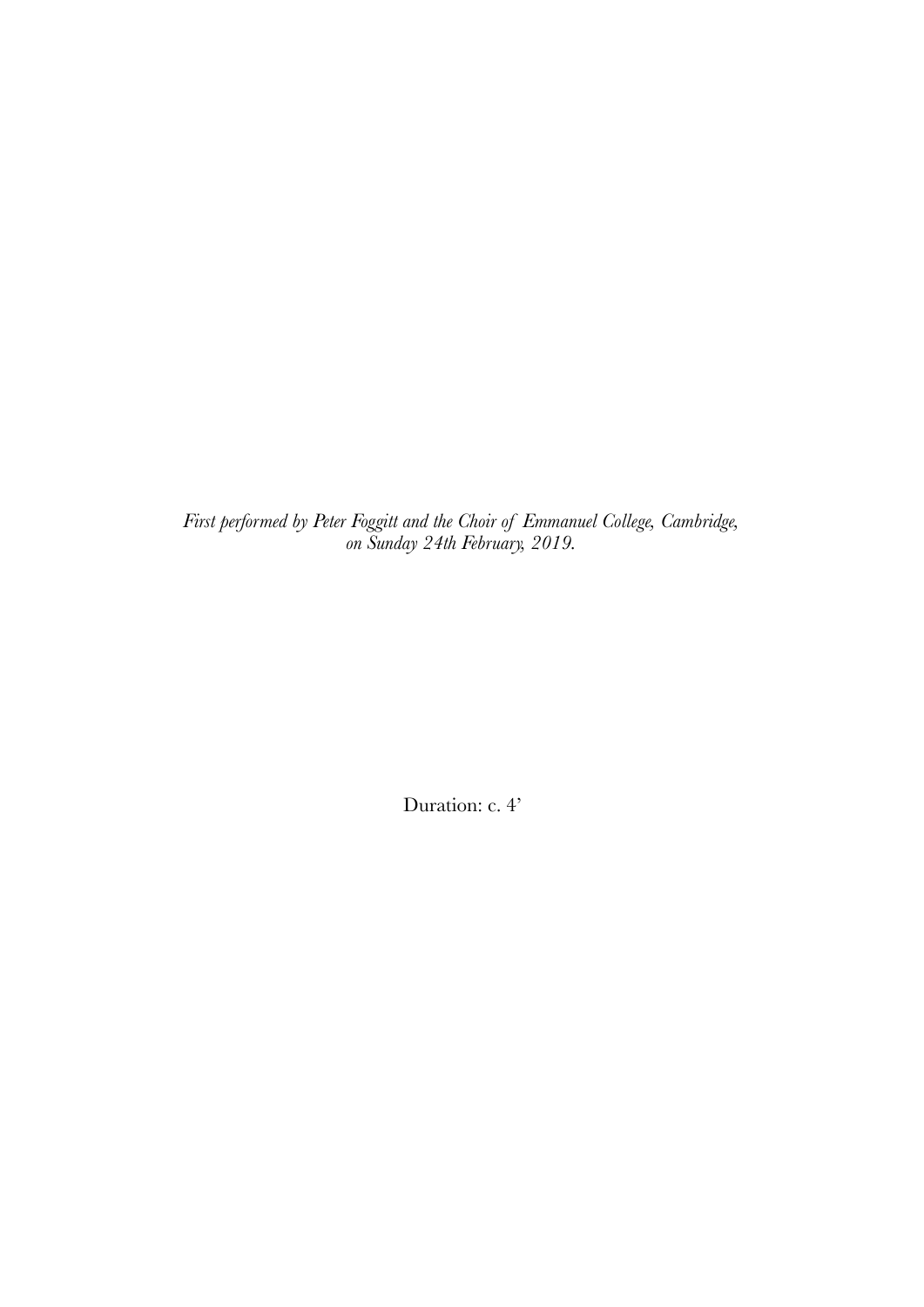### A Song of Humility

Hosea 6:1-2 6:1-2 Joshua Ballance

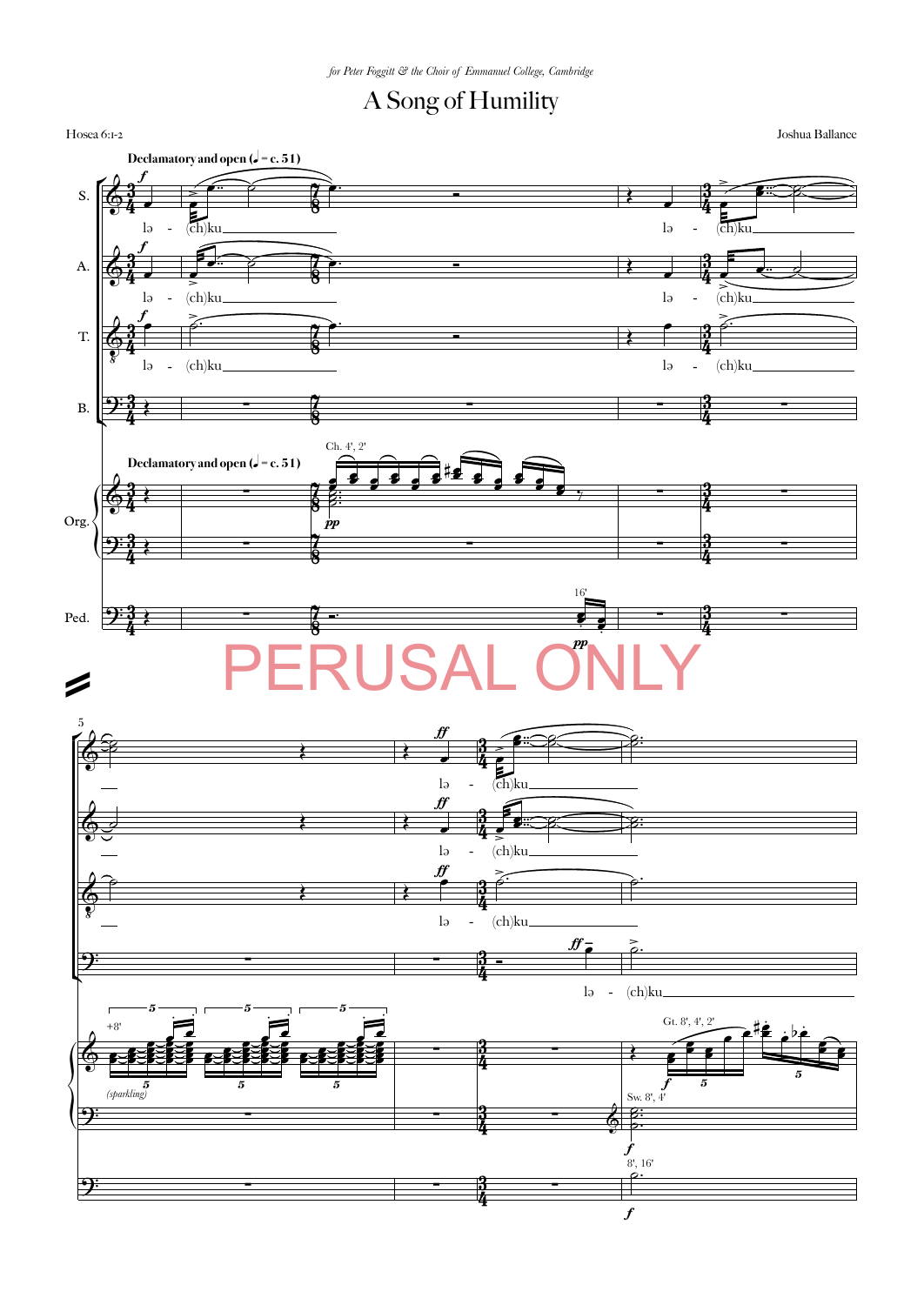

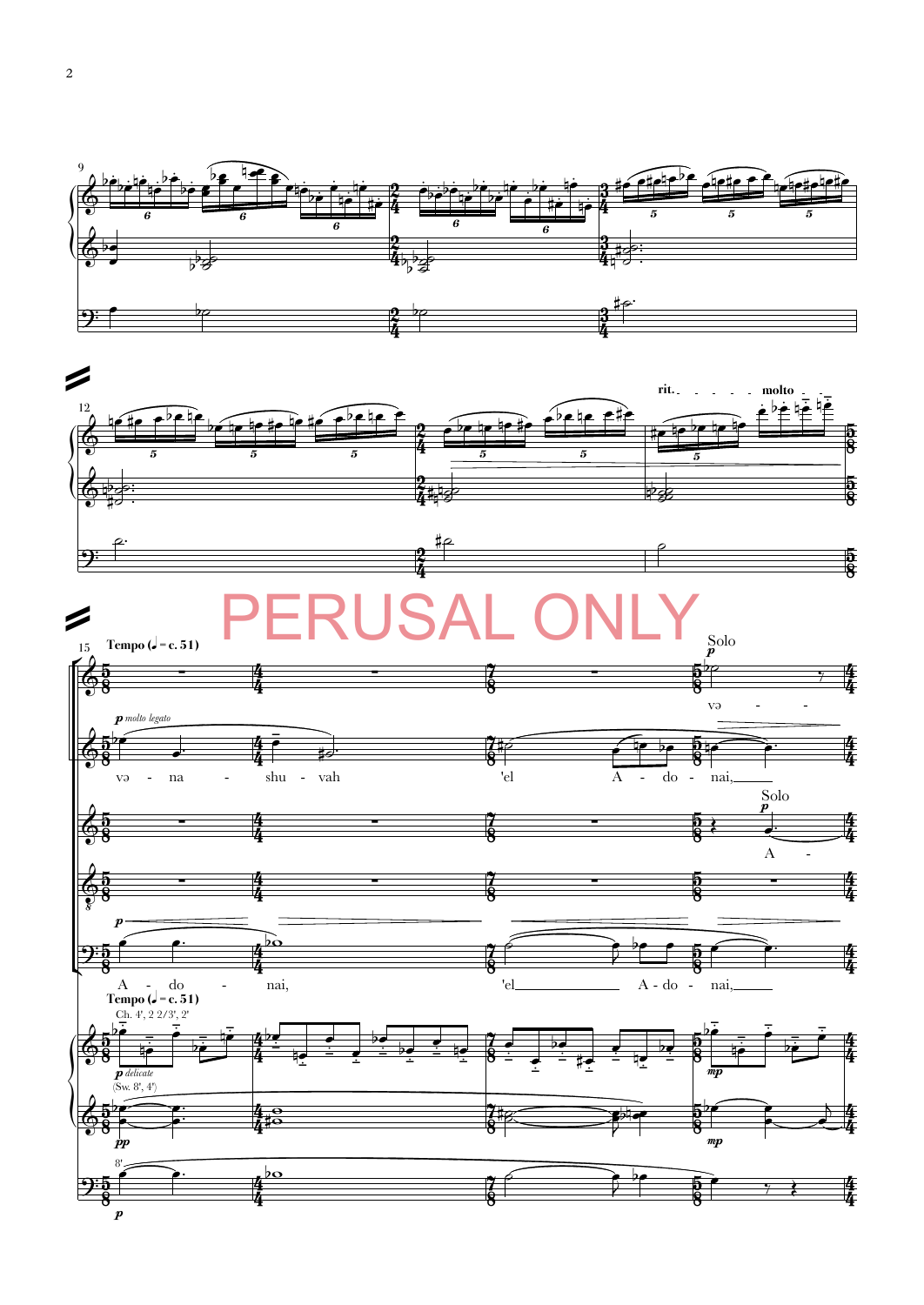

#### = PERUSAL ONLY

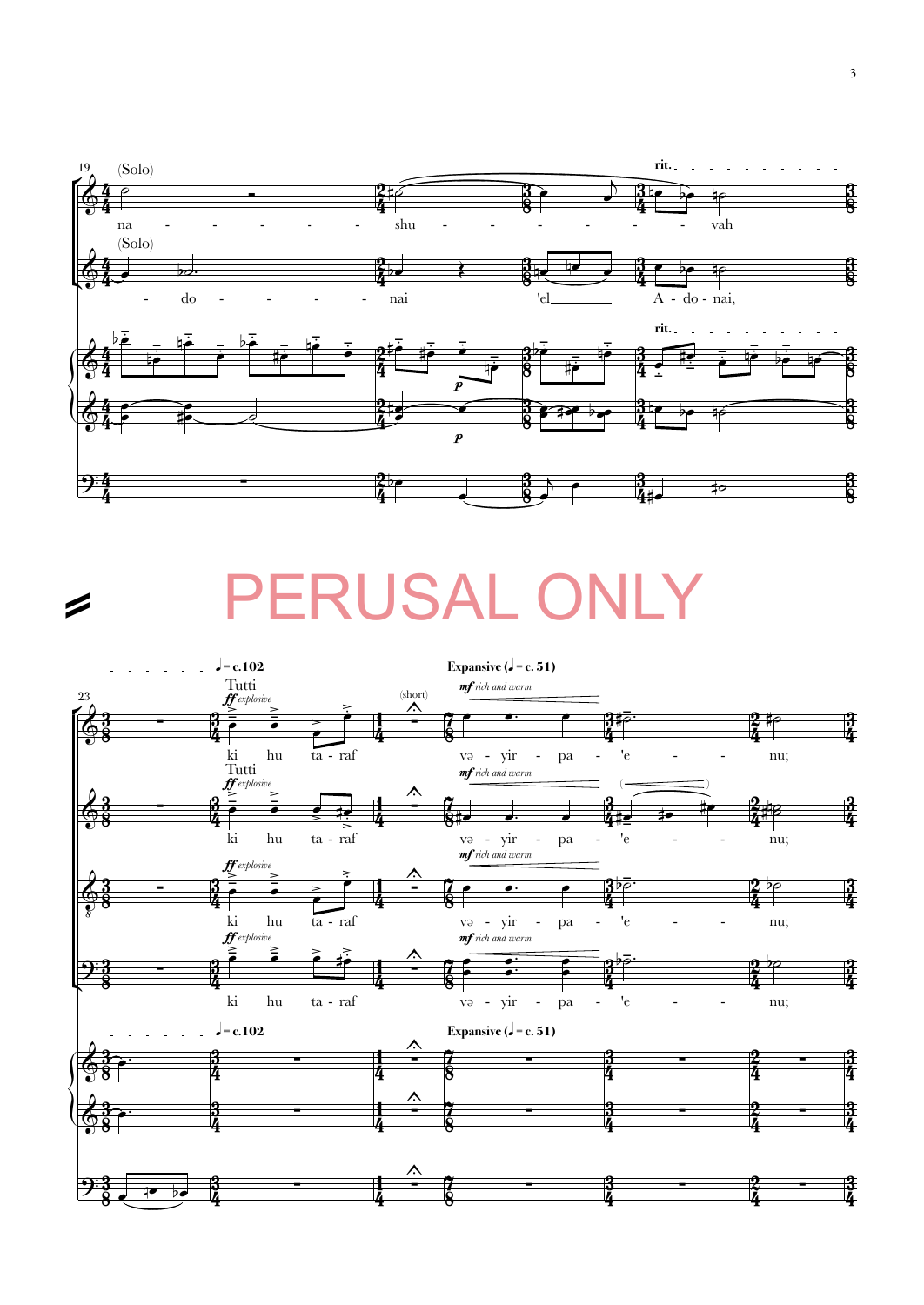

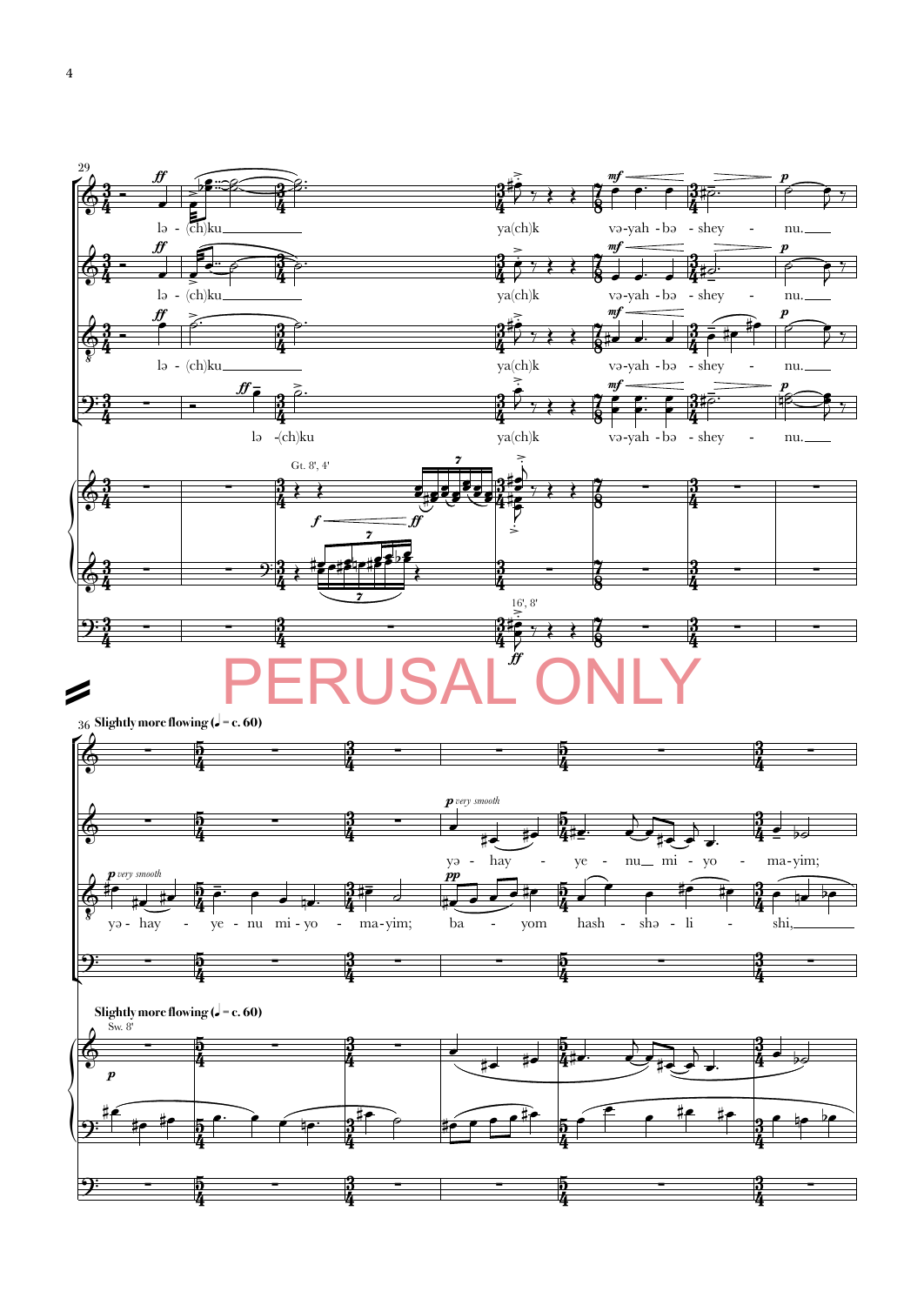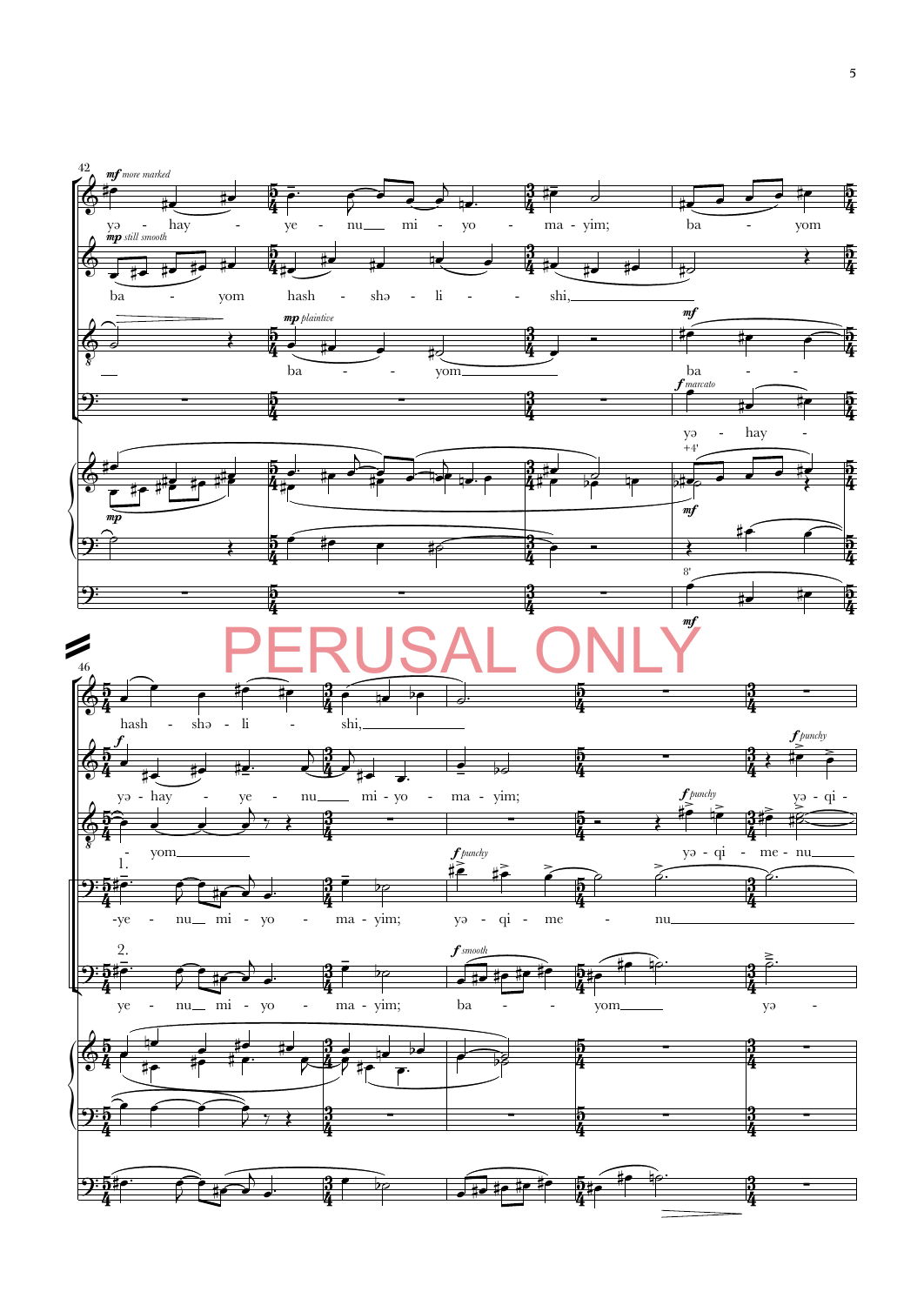